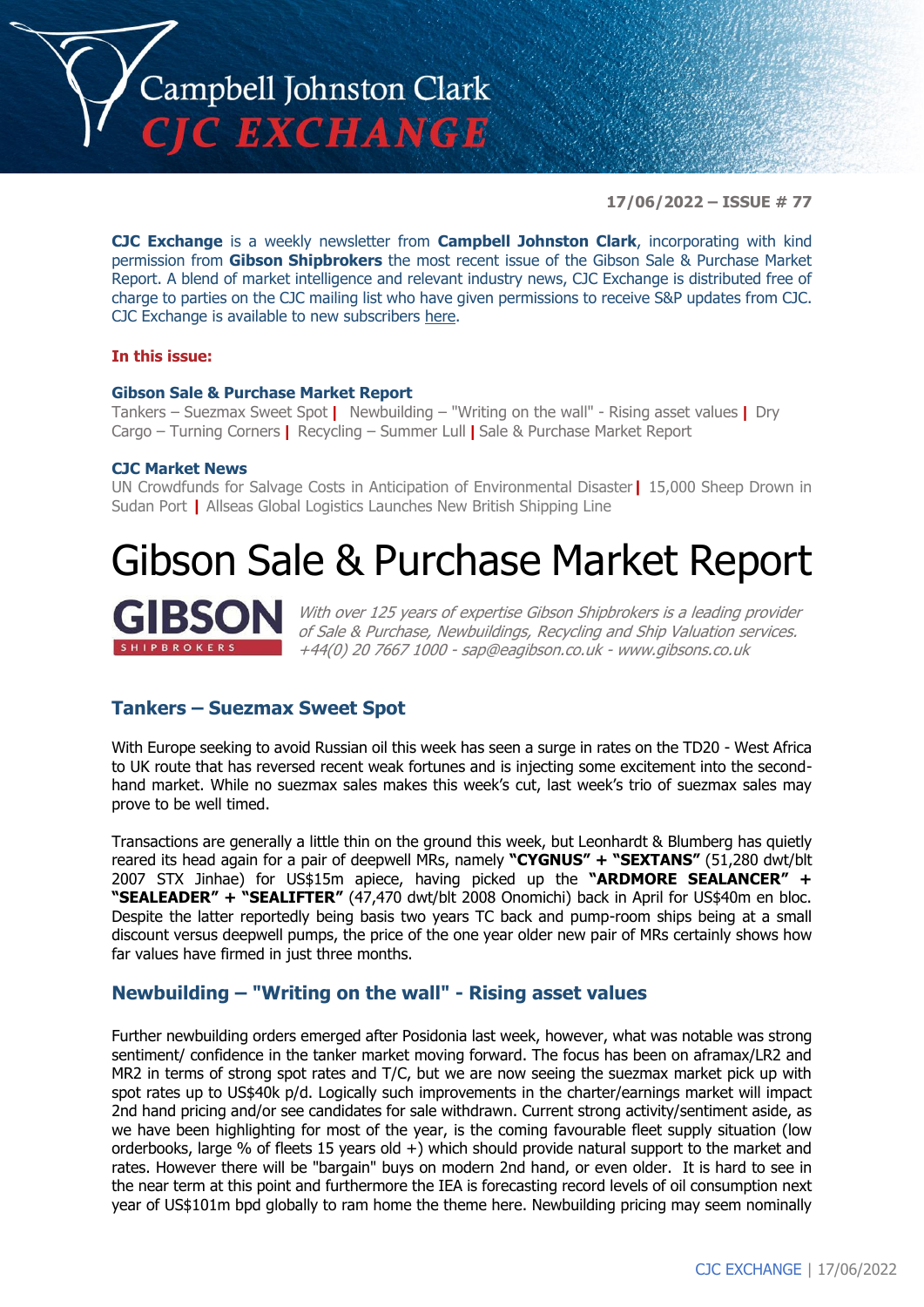

expensive but relative to 2nd hand pricing and credible coming rises it may well represent a more logical acquisition for those looking at fleet renewal/ expansion.

Bulker markets continue to power on and we are aware of further negos ongoing for medium sized bulkcarriers. It is a similar story here of perceived better long-term value for newbuildings versus a potentially short term gain for 2nd hand. Current charter rates make a compelling case to buy 2nd hand but are owners able find the right ship and comfortable in paying another owner a huge premium? Newbuildings are arguably more palatable here in this regard.

## **Dry Cargo – Turning Corners**

As every protagonist is aware, in shipping timing is crucial and certainly with the freight market returning to an upward trajectory will be welcome relief to owners who recently marketed their ships. Asset values remain steady as illustrated by the reported negotiations surrounding the Japanese controlled **"LOWLANDS MAINE"** (76,784 dwt/blt 2005 Sasebo, Japan) having invited offers this week and we understand it is working around US\$17m. This would be in line with the recent sale of the Chinese controlled **"ORIENT PRIMA / BEAUTY"** (76,569 dwt/blt 2005 Imabari, Japan) which were sold to Indonesians buyers for region US\$17.25m each.

## **Recycling– Summer Lull**

For well over a month now there have been dark clouds surrounding the recycling markets as sentiments continue to remain negative. Steel markets in India have unfortunately had a terrible past few weeks and with monsoons now in full force there seems to be little hope for a recovery. Since the announcement of an increase in duty for steel exports - Indian steel manufacturers have struggled to sell, and the surplus inventory have put immense pressure on local steel plate prices. Meanwhile in Bangladesh, despite this being the best market for Ship Recycling in the Sub-Continent, their local shipbreakers are also in a fairly negative mood as they expect price levels to soften further in the coming months. In Pakistan, steel prices have surprisingly firmed these past few weeks, however ship-breakers continue to remain pessimistic; at least for the summer months. The lack of available ships for recycling is probably the biggest factor keeping scrap prices at levels of around US\$ 600/LT; but if we start witnessing a steady flow of tonnage entering the markets, we are likely to then see prices go further down to perhaps in the mid US\$500's/LT. With freight markets being generally good across almost all sectors, and owners still digesting these new levels, we could see a fairly quiet couple of months in the world of ship recycling.

| <b>Vessel Name</b>                   | <b>DWT</b> | <b>Built</b> | Yard                           | <b>Buyers</b>        | <b>Price</b><br>$($ \$/m $)$ | <b>Notes</b>                                                         |  |
|--------------------------------------|------------|--------------|--------------------------------|----------------------|------------------------------|----------------------------------------------------------------------|--|
| <b>BULKERS</b>                       |            |              |                                |                      |                              |                                                                      |  |
| <b>HL PRIDE</b>                      | 179,656    | 2016         | Dalian No.<br>$2$ (CHN)        | <b>JP Morgan</b>     | reg 45                       | SS psd 7/21.<br><b>BWTS fitted.</b>                                  |  |
| NEW DAYANG DY4162<br>$+63 + 64 + 65$ | 64,100     | 2024         | <b>New</b><br>Dayang<br>(CHN)  | <b>CMES Marine</b>   | 32.5 each                    | <b>BWTS fitted.</b>                                                  |  |
| <b>NAVIGARE BOREAS</b>               | 61,491     | 2016         | <b>DACKS</b><br>(CHN)          | Undisclosed<br>buyer | 29.8                         | In. TC $@$ \$22 $k$ pd<br>to 8-9/22. SS psd<br>9/21. BWTS<br>fitted. |  |
| <b>IGNAZIO</b>                       | 58,126     | 2010         | <b>Tsuneishi</b><br>Cebu (PHI) | Chinese buyer        | xs 19                        | DD due 5/23.<br><b>BWTS fitted.</b>                                  |  |
| <b>BAO PROGRESS</b>                  | 56,729     | 2011         | Jiangdong<br>(CHN)             | Greek buyer          | 17.6                         | SS psd 3/21.<br><b>BWTS fitted.</b>                                  |  |
| <b>CARDINAL</b>                      | 55,362     | 2004         | Oshima<br>Zosen (JPN)          | Chinese buyer        | req <sub>16</sub>            | DD due 6/22.<br><b>BWTS fitted.</b>                                  |  |

### **Gibson Sale & Purchase Market Report**

P a g e | **2**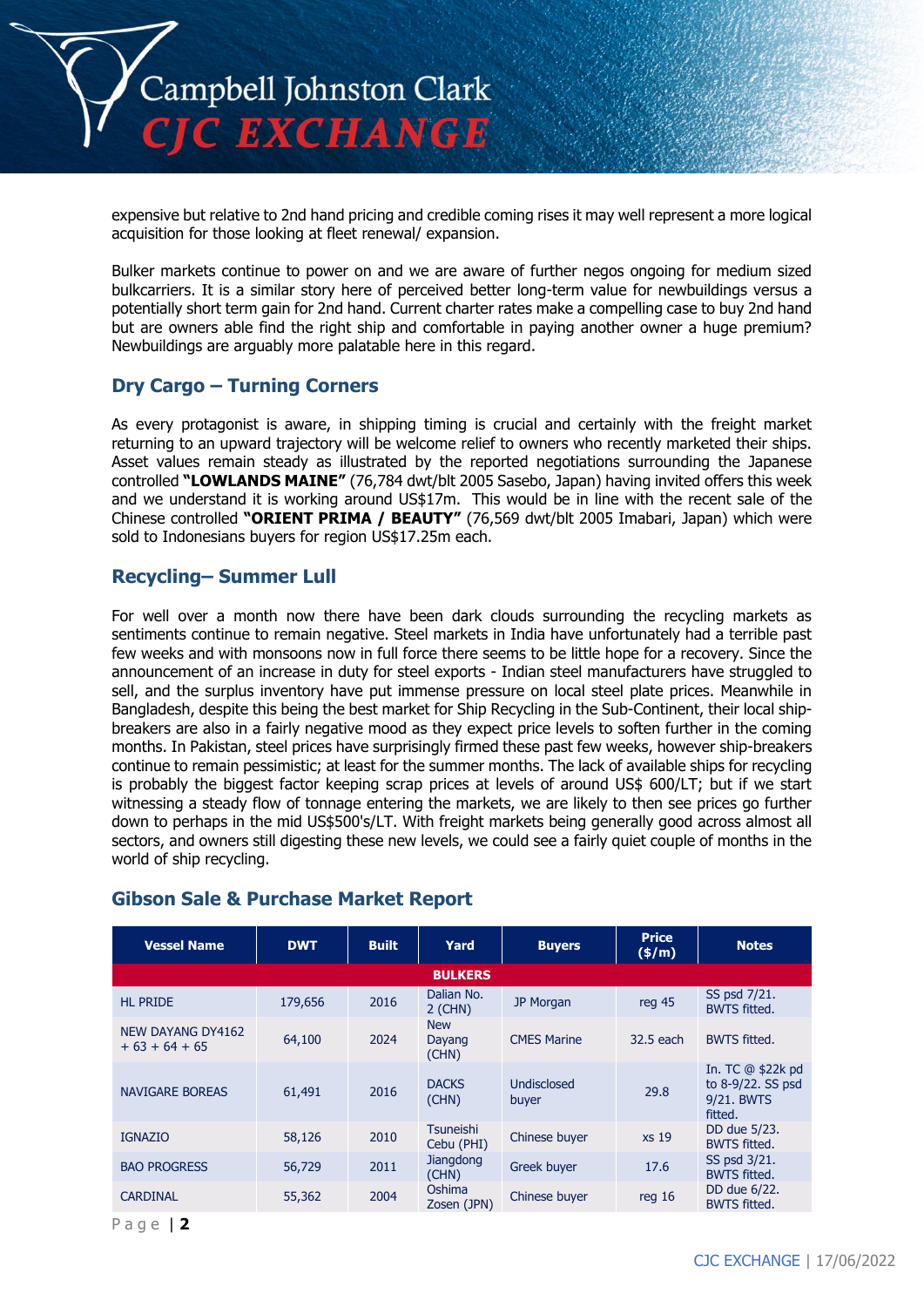## Campbell Johnston Clark **EXCHANGE**

ANNE METTE BULKER 38,118 2012 Naikai Innoshima (JPN) Deval 23 SS psd 3/22. Logs fitted. ANSAC COLUMBIA 37,993 2017 (JPN) Undisclosed buyer high 28 SS due 6/22. BWTS fitted. CANOPUS 28,350 2006 (JPN) Undisclosed buyer <sup>13</sup> DD due 3/24. BWTS fitted. CANOPUS 28,350 <sup>2006</sup> Shimanami (JPN) Undisclosed buyer <sup>13</sup> DD due 3/24. BWTS fitted. **TANKERS** KOHO I  $301,045$  2002 I H I (JPN) Undisclosed Undisclosed<br>buyer reg 29 SS due 11/22. BWTS fitted. Cap2. Seller's subs.<br>SS+BWTS due FSL HONG KONG 115,940 2007 Samsung Brave Maritime 19.5 4/22. SEA BEECH 106,138 2003 Tsuneishi (JPN) Undisclosed Undisclosed SS due 11/23.<br>buyer 15.5 Cap 1. Cap 1.  $CYGNUS + SEXTANS$  51,280 both 2007 STX Jinhae (KRS) Leonhardt & Eleoninatus & 15 each<br>Blumberg 15 each Deepwell. SS psd  $8/21 + 5/22$ . BWTS fitted.<br>Epoxy. IMO II. PROSPER 9,285 2008 Dongfang (CHN) Middle Eastern<br>buyer buyer 3.6 Epoxy. IMO II. SS due 5/23. **GAS (LNG / LPG / LAG / CO2)** GOLAR TUNDRA 87,159 2015 Samsung (KRS) SNAM SpA 350\* FSRU. \*Sale/lease back.

**NEWBUILDING ORDERS**

| <b>Ordering Client</b>                   | <b>Vessel Type</b>  | Size /<br>No. of<br>units | <b>Shipyard</b><br>(Country)         | <b>Delivery</b> | <b>Price</b><br>\$m\$ | <b>Notes</b>                                                                           |  |  |
|------------------------------------------|---------------------|---------------------------|--------------------------------------|-----------------|-----------------------|----------------------------------------------------------------------------------------|--|--|
| <b>BULKERS</b>                           |                     |                           |                                      |                 |                       |                                                                                        |  |  |
| <b>Thenamaris</b>                        | <b>Ultramax</b>     | 63,000<br>$dwt \times 4$  | Hyundai<br>Vietnam<br>(VIET)         | 2024-2025       | 36.5                  | Tier III.                                                                              |  |  |
|                                          |                     |                           | <b>GENERAL CARGO / MULTI-PURPOSE</b> |                 |                       |                                                                                        |  |  |
| <b>BoComm Leasing</b>                    | <b>Pulp Carrier</b> | 70,000<br>$dwt \times 1$  | Cosco<br>Dalian<br>(CHN)             | 2023-2024       |                       | 177-179 mos TC<br>@ \$16.9k pd to<br><b>Cosco Shipping</b><br>Specialized<br>Carriers. |  |  |
| China Merchants Bank<br>FL.              | <b>Pulp Carrier</b> | 70,000<br>$dwt \times 1$  | Cosco<br><b>Dalian</b><br>(CHN)      | 2023-2024       |                       | 177-179 mos TC<br>@ \$16.9k pd to<br><b>Cosco Shipping</b><br>Specialized<br>Carriers. |  |  |
| <b>SPDB FL</b>                           | <b>Pulp Carrier</b> | 70,000<br>$dwt \times 1$  | Cosco<br>Dalian<br>(CHN)             | 2023-2024       |                       | 177-179 mos TC<br>@ \$16.9k pd to<br><b>Cosco Shipping</b><br>Specialized<br>Carriers. |  |  |
| <b>TANKERS</b>                           |                     |                           |                                      |                 |                       |                                                                                        |  |  |
| <b>Thenamaris</b>                        | LR <sub>2</sub>     | 115,000<br>$dwt \times 2$ | Hvundai<br>Vietnam<br>(VIET)         | 2025            | 62.5                  | Conventional<br>fuel.                                                                  |  |  |
| <b>Utkilen</b>                           | Chemicals           | 6,700<br>$dwt \times 4$   | Icdas (TRK)                          | 2024            | reg 33                | LNG//biogas<br>fuelled. Methanol<br>$+$ ammonia<br>ready.                              |  |  |
| <b>CONTAINERS / RO-RO / REEFER / PLC</b> |                     |                           |                                      |                 |                       |                                                                                        |  |  |
| Doun Kisen                               | Containership       | 23,000<br>TEU $\times$ 2  | Imabari<br>(JPN)                     | 2025            | reg 260               | LNG capable.                                                                           |  |  |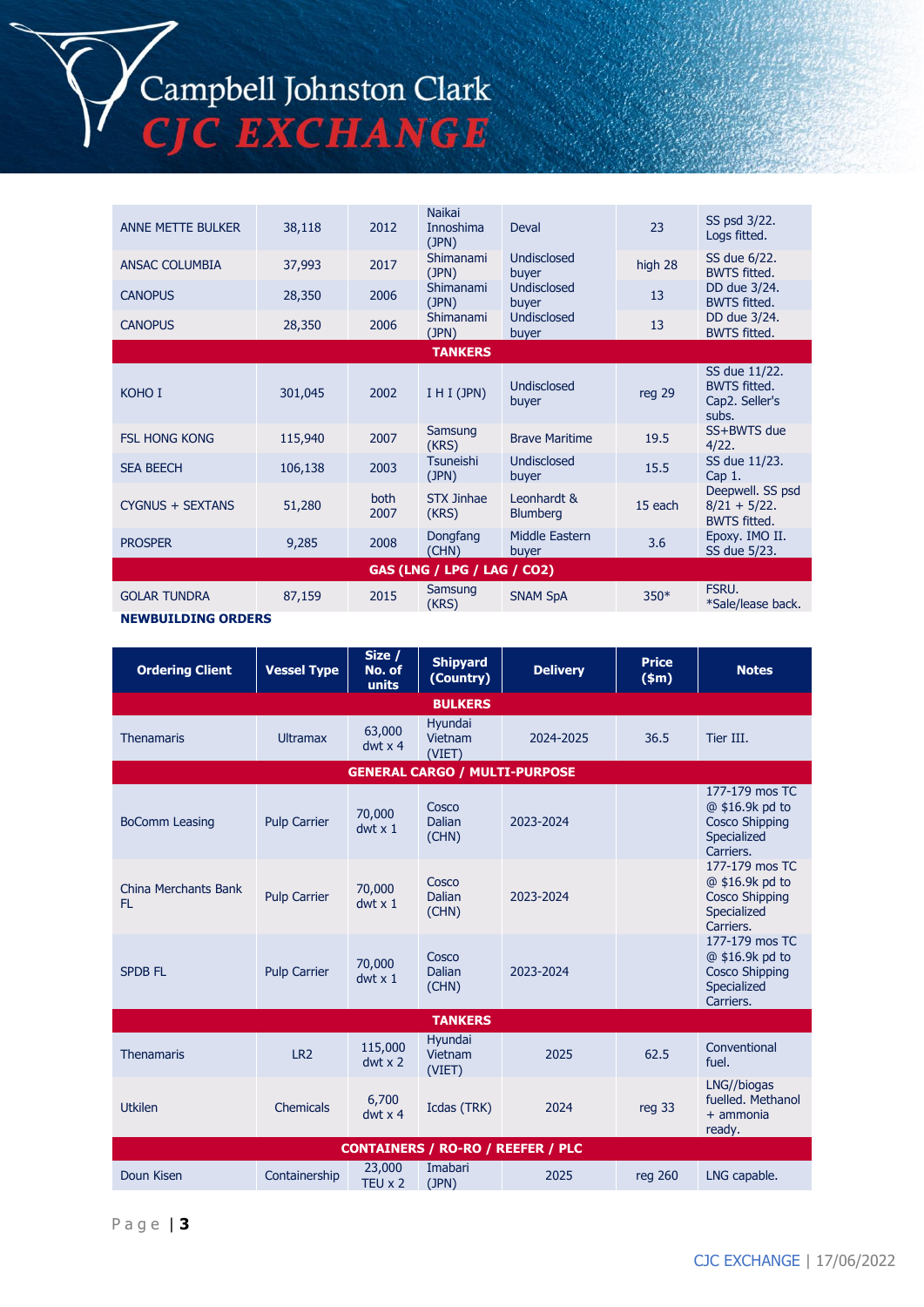# Campbell Johnston Clark

C EXCHANGE

Nissen Kaiun Containership 23,000 TEU x 1 Imabari<br>(JPN) 2025 reg 260 LNG capable. Shoei Kisen Kaisha Containership 23,000  $TEU \times 1$ Imabari<br>(JPN) 2025 reg 260 LNG capable. MSC Containership 8,000 TEU x 4 K Shipbuilding (KRS) 2024-2025 130 LNG dual fuel. CMA CGM Containership 7,900 TEU  $\times$  6 Hyundai Samho (KRS) 2025 124 Methanol fueled. Seatrade Containership 1,800 TEU x 4 Huanghai High reefer.<br>(CHN) 2023 High reefer. Ningbo Ocean Shipping Containership 710 TEU x 4 Taizhou Wuzhou (CHN) 2024 **GAS (LNG / LPG / LAG / CO2)** H-Line <> Pan Ocean <> SK Shipping LNG 174,000 cbm x 4 Daewoo (KRS) 2024-2025 214.5 Maran Gas LNG 174,000  $cbm +2$ <br>174,000 Daewoo (KRS) <sup>2026</sup> 233.7 ME-GI. High spec. Knutsen OAS LNG  $cbm x 2$ Hyundai HI<br>(KRS) (KRS) <sup>2025</sup> 214.8 For Qatar LNG Project

> **Historical Average Values**

### **Recycling Prices (US\$/LWT)**

|                                      | <b>Bangladesh</b> | <b>Pakistan</b> | <b>India</b> | <b>Turkey</b> |
|--------------------------------------|-------------------|-----------------|--------------|---------------|
| Tank/Cont/Ro-<br>Ro/Capes/LPG/PCC    | 620/630           | 620/630         | 620/630      | 310/320       |
| Drv<br>Cargo/Bulk/Tween/Gen<br>Cargo | 600/620           | 600/620         | 600/620      | 300/310       |

#### **Newbuild and Second Hand Benchmark Values** (\$ million)

| values $(\varphi \text{ minimum})$                                                                                                                       |                                                                                    | $($ \$ million $)$                                       |                                                 |                                                  |                                                                                        |  |  |
|----------------------------------------------------------------------------------------------------------------------------------------------------------|------------------------------------------------------------------------------------|----------------------------------------------------------|-------------------------------------------------|--------------------------------------------------|----------------------------------------------------------------------------------------|--|--|
| <b>Vessel Type</b>                                                                                                                                       | <b>New</b><br><b>Building</b>                                                      | 5 Year<br><b>Old</b><br><b>Vessel</b><br>(Built<br>2017) | 10 Year<br><b>Old Vessel</b><br>(Built<br>2012) | 10 Year Old<br>Vessel~<br>(10 Years)<br>Average) | $\frac{9}{6}$<br><b>Difference</b><br><b>Present</b><br><b>Vs</b><br><b>Historical</b> |  |  |
| <b>Tankers</b>                                                                                                                                           |                                                                                    |                                                          |                                                 |                                                  |                                                                                        |  |  |
| <b>VLCC</b>                                                                                                                                              | 118                                                                                | 77                                                       | 52                                              | 45.0                                             | 15.5%                                                                                  |  |  |
| <b>SUEZMAX</b>                                                                                                                                           | 80                                                                                 | 52                                                       | 37.5                                            | 32.1                                             | 16.9%                                                                                  |  |  |
| <b>AFRAMAX</b>                                                                                                                                           | 62                                                                                 | 49                                                       | 32.5                                            | 23.7                                             | 37.0%                                                                                  |  |  |
| <b>MR</b>                                                                                                                                                | 42.5                                                                               | 33.5                                                     | 25                                              | 17.4                                             | 43.3%                                                                                  |  |  |
| <b>Bulkers</b>                                                                                                                                           |                                                                                    |                                                          |                                                 |                                                  |                                                                                        |  |  |
| <b>CAPESIZE</b>                                                                                                                                          | $63.5^{\circ}$                                                                     | 53 eco                                                   | 37                                              | 23.2                                             | 59.3%                                                                                  |  |  |
| <b>KAMSARMAX</b>                                                                                                                                         | $37^$                                                                              | 38                                                       | 29                                              | 15.8                                             | 83.7%                                                                                  |  |  |
| <b>ULTRAMAX/</b><br><b>SUPRAMAX</b>                                                                                                                      | $35^$                                                                              | 34.5                                                     | 23.5                                            | 14.3                                             | 63.9%                                                                                  |  |  |
| <b>HANDYSIZE</b>                                                                                                                                         | $31^{\circ}$                                                                       | 28.75                                                    | 23                                              | 11.0                                             | 108.7%                                                                                 |  |  |
| $\wedge$ = Chinese price (otherwise based upon Japanese / Korean<br>country of build)<br>$\sim$ = Basis standard contemporaneous DWT/spec for each type. | $\sim$ = Basis<br>standard<br>contemporaneous<br><b>DWT/spec for</b><br>each type. |                                                          |                                                 |                                                  |                                                                                        |  |  |

*This report has been produced for general information and is not a replacement for specific advice. While the market information is believed to be reasonably accurate, it is by its nature subject to limited audits and validations. No*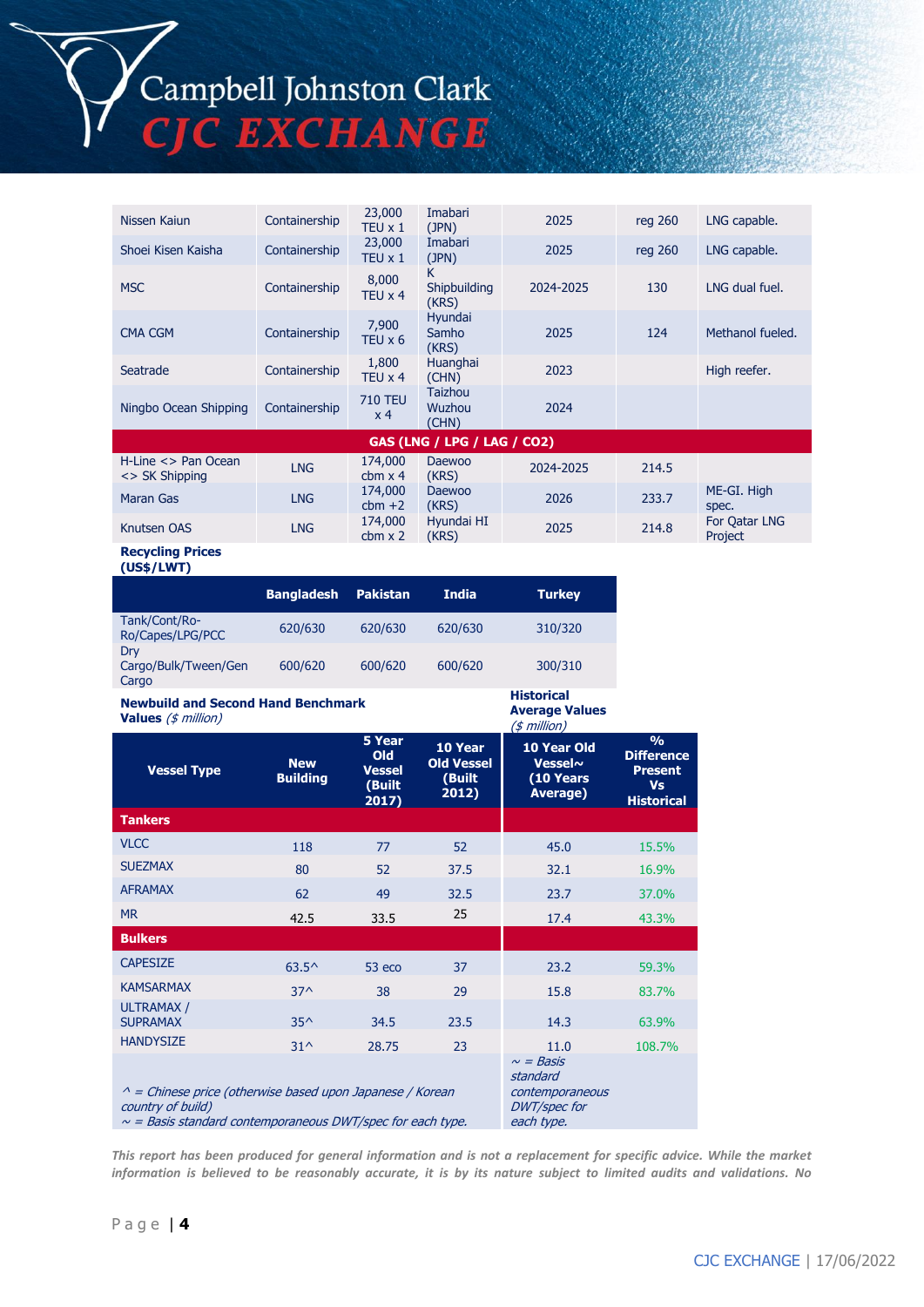

*responsibility can be accepted for any errors or any consequences arising therefrom. No part of the report may be reproduced or circulated without our prior written approval. © E.A. Gibson Shipbrokers Ltd 2021.*

# CJC Market News



Campbell Johnston Clark (CJC) is a medium-sized international law firm advising on all aspects of the shipping sector, from ship finance to dry shipping and comprehensive casualty handling, and all that happens in between. Today, we have offices in London, Newcastle, Singapore and Miami.

## **UN Crowdfunds for Salvage Costs in Anticipation of Environmental Disaster**



Following the mooring of the SFO Safer, 30 miles off Hodeida, Yemen's Red Sea port city, the UN appeals to the public to help raise \$20m as an attempt to avert what has been deemed as major environmental, humanitarian, and economic catastrophe.

The money will go towards offloading more than 1.14m barrels of oil that has been sitting in this decaying ship for 6 years because of an impasse between Houthi groups and Saudi Arabian-backed government. If this operation is not undertaken soon, this ticking

time-bomb could result in an oil spill four times larger than the Exxon Valdez disaster 1989, which would make it the 5<sup>th</sup> largest oil spill from a tanker in history.

Ultimately, the \$20m target needed to initiate the salvage operation is relevantly small in comparison to the potential \$20bn clean-up cost, the 25 years it would take for fish stocks to recover, the inability to access Yemen's essential port to bring in food, fuel and life supplies, the environmental impact across the Red Sea and the disruption to shipping through the Bab al-Mandab Strait to the Red Sea. Therefore, to bridge the funding gap and to start emergency operations, the UN has begun to request for contributions from members of the public to raise  $$5m$  by 30<sup>th</sup> of June.

Please see the following link for donation: <https://fundraise.unfoundation.org/give/412602/#!/donation/checkout>

### **15,000 Sheep Drown in Sudan Port**



The A ship carrying thousands of sheep sank on Sunday 12th June in Sudan's Red Sea port of Suakin. The livestock vessel was carrying 15,800 sheep (6,000 more than it was able to hold) and was exporting the animals from Sudan to Saudi Arabia. The total value of the lost livestock is estimated to be around 14 Saudi riyals (\$3.7m).

The ship took several hours to sink near the harbour exit, however only 700 sheep were saved and most of the animals on board

drowned.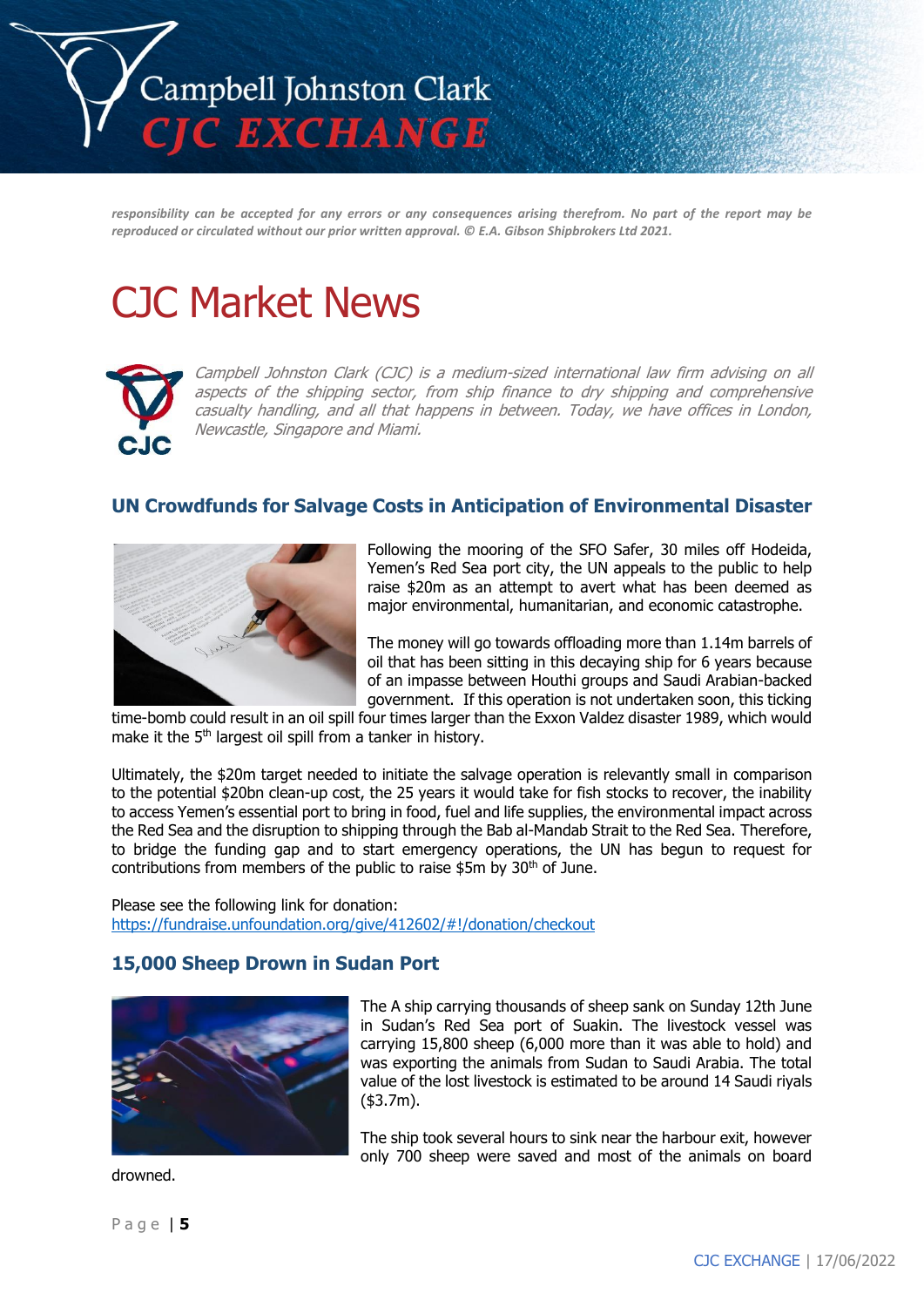

"The ship, Badr 1, sank during the early hours of Sunday morning… The sunken ship will affect the port's operation…It will also likely have an environmental impact due to the death of the large number of animals carried by the ship, "a senior Sudanese port official said.

Campaigners are now renewing their calls for an end to UK live exports. This latest incident in Suakin happened just a few days before the annual *Ban Live Exports: International Awareness Day* (14<sup>th</sup> June), in which supporters from a range of organisations unite to campaign for a ban. The date of 14<sup>th</sup> June was chosen due to a similar incident in 2015, when, on that date, 13,000 sheep died during a sea journey from Romania to Somalia.

## **Allseas Global Logistics Launches New British Shipping Line**



Freight forwarder Allseas Global Logistics (AGL) this week celebrated the launch of its own shipping company "Allseas Shipping Company", calling it the first British registered shipping line to be launched in 40 years.

The shipping line will specialize in import from Bangladesh to the UK and Europe, running direct routes to greatly reduce transit times. Import/export services from China to the UK and Europe are also currently offered by the newly formed shipping firm; with new service routes which include Genoa, Valencia, East India, Vietnam, and

Cambodia reportedly in the works. The company also announced it will be offering transpacific routes to the United States and Canada in the near future.

The new venture kicked off in March of this year with a long-term charter of a 19-year-old, 2000 TEU container ship. The 188 meter vessel was rechristened the *Allseas Pioneer*, formerly sailing as the Valdivia. Managing director of the Allseas Group, Darren Wright said "the Allseas Pioneer is the first in a series of six of our own branded container vessels, with an investment of over \$150 million. Such is the commitment we have to the new company and the customers using it to steady their supply chains."

The news comes on the back of AGL reporting it was paying some of the highest rates in the industry to gain stronger control over shipments after it began to charter ships almost a year ago. According to Allseas Global Logistics, launching the new shipping line was a natural step for the logistics firm. The shipping line is an opportunity to combine the company's logistics and chartering experience with the shipping agency experience of DKT Allseas, a sister company of Allseas Global.

Allseas joins a host of companies which have started their own shipping lines in response to supply chain problems created by the pandemic. Among them are Lidl, Amazon, FedEx, and fellow logistics firm Schneider National.

For more information, please contact:

James Clayton Tel: +44 (0) 207 855 9669 Email: [jamesc@CJCLaw.com](mailto:jamesc@CJCLaw.com) [www.cjclaw.com](http://www.cjclaw.com/)



P a g e | **6**